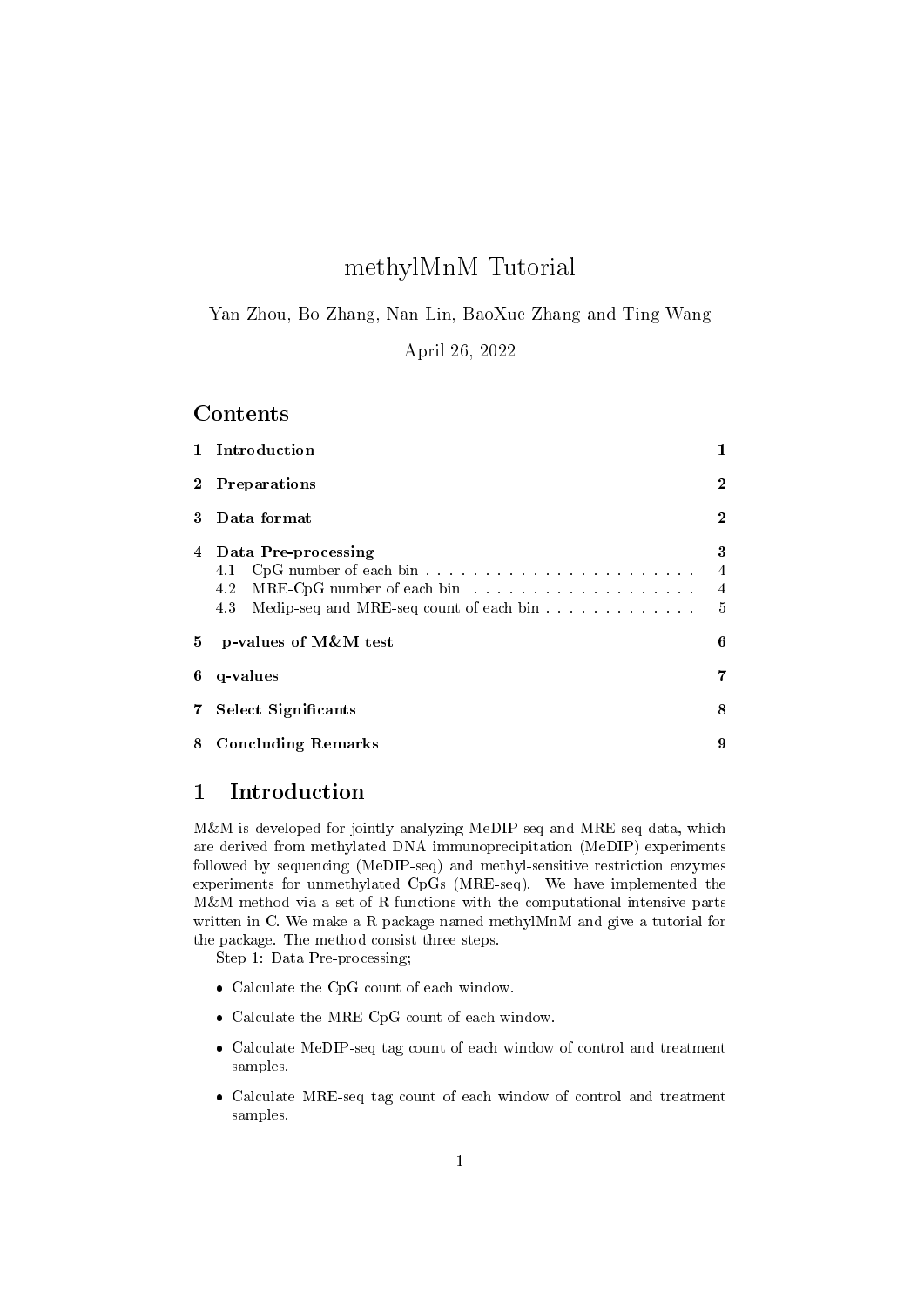Step 2: Calculating p-values of each window by the M&M test;

Step 3: q-values for FDR control;

Step 4: Select Significants.

We use a real dataset to illustrate the usage of the methylMnM package. The programs can run under the Linux system and windows XP system. The R versions should larger than 2.12.0.

### 2 Preparations

Before installing methylMnM package, the user must install two other R packages, which can be done using the following commands.

```
> if (!requireNamespace("BiocManager", quietly=TRUE))
+ install.packages("BiocManager")
> BiocManager::install("edgeR")
> BiocManager::install("statmod")
> library(edgeR)
> library(statmod)
```
Next, to install the methylMnM package into your R environment, start R and enter:

```
> if (!requireNamespace("BiocManager", quietly=TRUE))
+ install.packages("BiocManager")
```

```
> BiocManager::install("methylMnM")
```
Then, the methylMnM package is ready to load.

```
> library(methylMnM)
```
#### 3 Data format

In order to reproduce the presented methylMnM workflow, the package includes the example data sets all\_CpGsite\_chr18.txt (6M), three\_Mre\_CpGsite\_chr18.txt(1.75M), H1ESB1\_MeDIP\_18.extended.txt  $(16.06M)$ ,  $H1ESB2$  Medip 18.extended.txt $(14.35M)$ , H1ESB1\_MRE\_18.extended.txt(5.43M), and H1ESB2\_MRE\_18.extended.txt (4.98M) in the extdata subdirectory of the methylMnM package.

The files contain genomic regions from chromosome 18 only, as covered by short reads obtained from a MeDIP and MRE experiment of human H1ESB1 cells.

All input and output files are in a .bed format. The input file contain the following columns.

- $\bullet$  the first coulumn is of type character and contains the chromosome of the region (e.g. chr1)
- the second column is of type numeric and contains the start position of the mapped read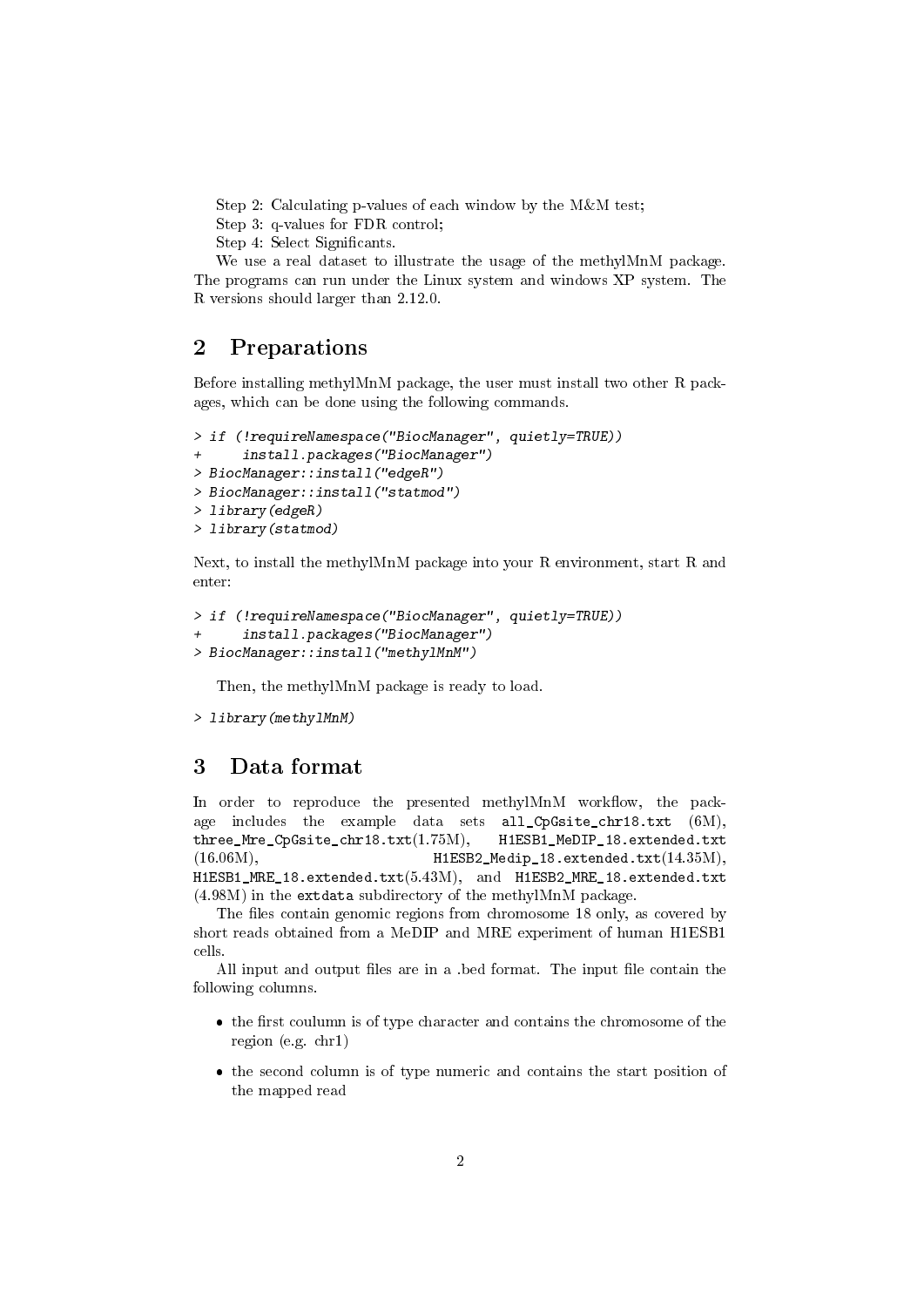- the third column is of type numeric and contains the stop position of the mapped read
- the fourth column is of type character and contains the strand information of the mapped read

For MRE-seq data, we need  $+$ " and  $-$ " strand information in mapping process, which is general located at the sixth column of the input file. Each row represents a mapped read. These information can be extracted from the output file(s) of common mapping tools. methylMnM counts chromosome sequence positions starting at 0. Some alignment tools output the mapped regions by interpreting the first base of a chromosome as 1.

#### 4 Data Pre-processing

The methylMnM program requires users to provide the genome-wide MeDIP-seq and MRE-seq reads and the reference genome. The pre-processing step involves binning and the calculation of MeDIP-seq and MRE-seq count and CpG and MRE-specific count in every bin. The mainly steps are given as follows,

- Calculate the CpG count and MRE CpG count of each window.
- Calculate the MeDIP-seq and MRE-seq tag count of each window.

And we still need deal the data in the processing, such as blacklist, CNV and PCR.

- Remove windows which are overlap blacklist regions of genome-wide. The blacklist regions are not our concerned.
- Copy number variation (CNV) normalization. Some regions may be copy times than normal sample when the sample is cancer sample. Therefore, we should compare it at the same level.
- Polymerase Chain Reaction (PCR) cutoff for MRE-seq. We find that quantitative PCR may effect to test results. Therefore, we should remove the influence of PCR technology.

In this manual, we are using example data located in the extdata subdirectory of the methylMnM package. The path is

```
> datafile<-system.file("extdata", package = "methylMnM")
> filepath<-datafile[1]
```
The CpG count, MRE-CpG count, MeDIP-seq count and MRE-seq count of each bin are stored at

> dirwrite<-paste(setwd(getwd()),"/",sep="")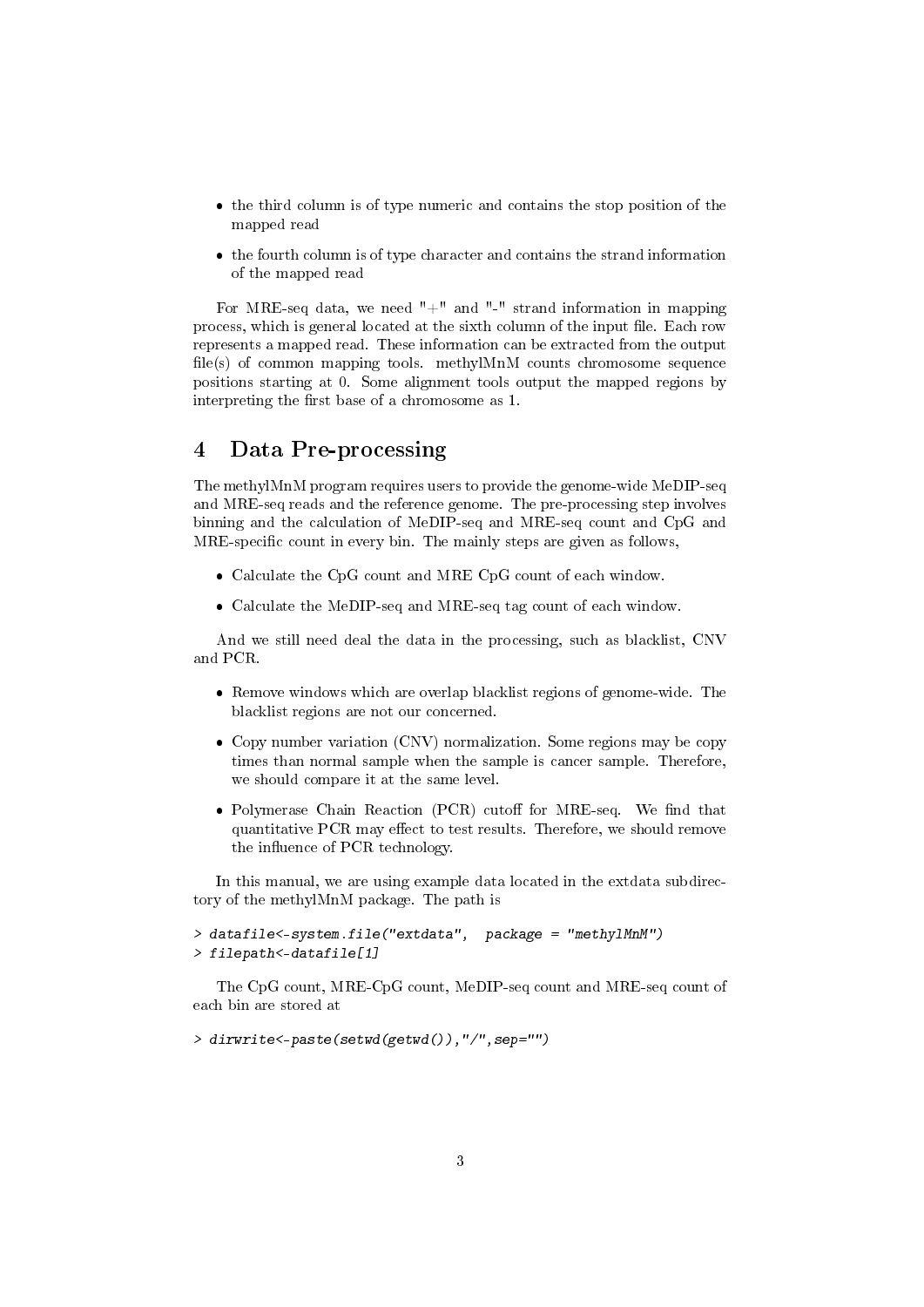#### 4.1 CpG number of each bin

Compute the total CpG number of each bin with each CpG site. The CpG site should include at least three columns "chromosome", "start position" and "end position".

The output file is include four columns, that is "chromosome", "start position", "end position" and "CpG count". Also, the function output a report for some parameters.

```
> binlength<-500
```

```
> file.cpgsite<-paste(filepath,"/all_CpGsite_chr18.txt",sep="")
```

```
> writefile<-paste(dirwrite,"numallcpg.bed",sep="")
```

```
> reportfile<-paste(dirwrite,"report_numallcpg.txt",sep="")
```

```
> countcpgbin(file.cpgsite,file.blacklist=NULL,file.bin=NULL, writefile=writefile, reportf
```
The arguments of the function.

- file.cpgsite: The path of cpg site file.
- $\bullet$  file.blacklist: The path of blacklist file (If we do not use the file, there will be defaulted as NULL).
- file.bin: The path of all cpg bin file. For computing the number of sequence tag of each window, we use the file as a normalization window position. (If we do not use the file, there will be defaulted as NULL).
- $\bullet$  writefile:The path of output results. (If writefile=NULL, there will return the results back to main program.)
- reportfile: The path of output results of bin length, the number of bin, total reads before processing and total reads after processing.
- binlength: The length of each window.(Defaulted length is 500).

#### 4.2 MRE-CpG number of each bin

Compute the MRE CpG number of each bin with MRE CpG sites. MRE CpG is some specific CpGs in genome-wide, such as "CCGG", "GCGC" and "CCGC". The specific CpG number is directly bound up with each experiment. The MRE CpG sites should include at least three columns "chromosome", "start position" and "end position". The output file is include four columns, that is "chromosome", "start position", "end position" and "MRE CpG count".

- > file<-paste(filepath,"/three\_Mre\_CpGsite\_chr18.txt",sep="")
- > file1<-paste(filepath,"/all\_CpGsite\_chr18.txt",sep="")
- > allcpgfile<-paste(dirwrite,"numallcpg.bed",sep="")
- > five\_Mre\_CpGsite<-read.table(file, header=FALSE, as.is=TRUE)
- > four\_Mre\_CpGsite<-five\_Mre\_CpGsite[five\_Mre\_CpGsite[,4]!="ACGT",]
- > mrecpg.site<-four\_Mre\_CpGsite[four\_Mre\_CpGsite[,4]!="CGCG",]
- > writefile<-paste(dirwrite,"three\_mre\_cpg.bed",sep="")
- > countMREcpgbin(mrecpg.site,file.allcpgsite=file1,file.bin=allcpgfile,writefile=writefile

The arguments of the function.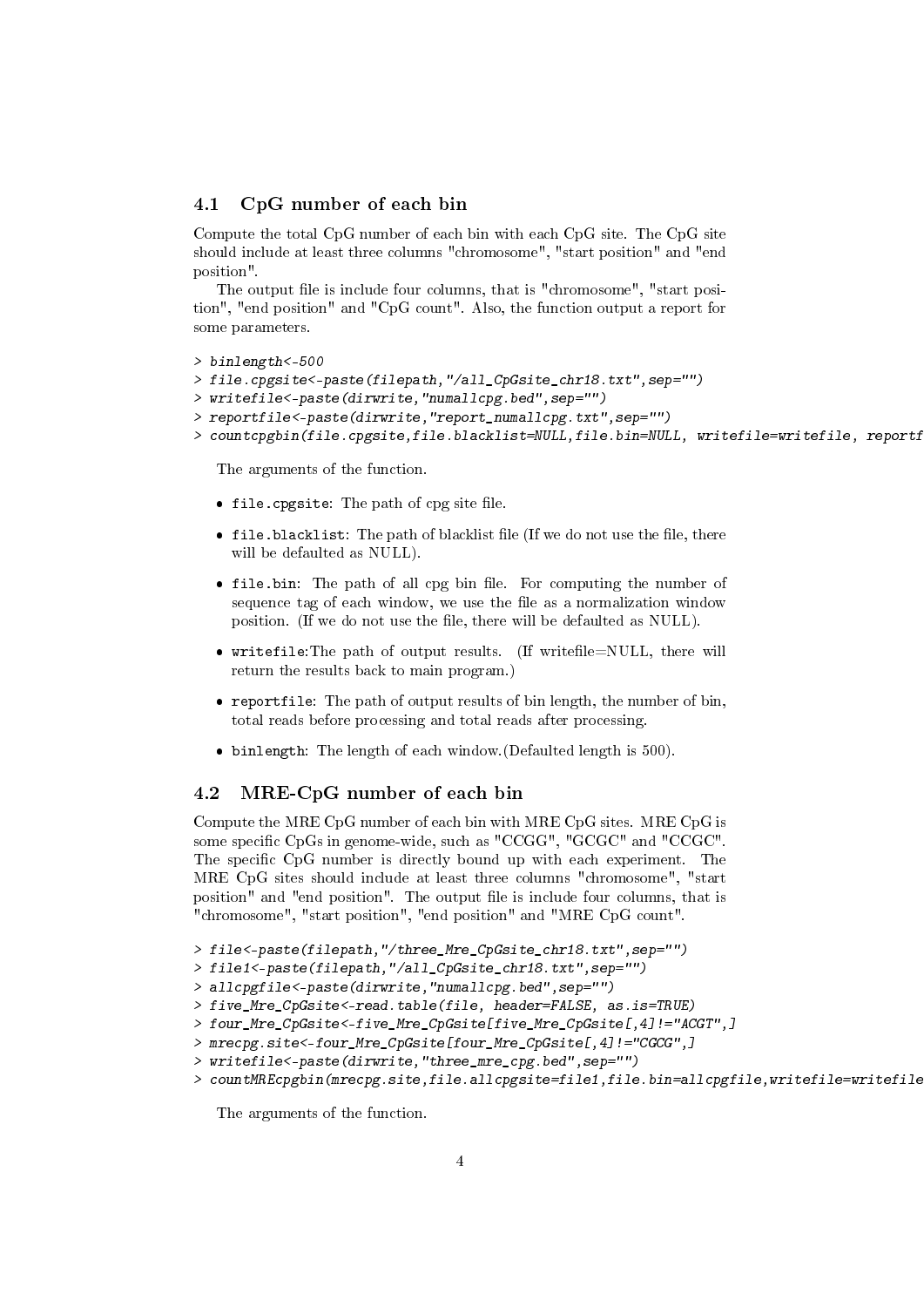- mrecpg.site: The data of mre-CpG site.
- file.allcpgsite: The path of all cpg site file.
- $\bullet$  file.bin: The path of all bins file. For computing the number of sequence tag of each window, we use the file as a normalize window position. (If we do not use the file, there will be defaulted as NULL).
- $\bullet$  writefile: The path of output result. (If writefile=NULL, there will return the results back to main program ).
- binlength:The length of each window. (Defaulted length is 500).

#### 4.3 Medip-seq and MRE-seq count of each bin

Transform H1ESB1 and H1ESB2 sample Medip-seq or MRE-seq tags to bin count. The Medip-seq or MRE-seq tags should include at least three columns "chromosome", "start position" and "end position". The output file is include four columns, that is "chromosome", "start position", "end position" and "count".

MeDIP-seq count of each bin of H1ESB1 is computed by follow code.

```
> file3<-paste(filepath,"/H1ESB1_MeDIP_18.extended.txt",sep="")
```

```
> allcpgfile<-paste(dirwrite,"numallcpg.bed",sep="")
```
- > writefile<-paste(dirwrite,"H1ESB1\_MeDIP\_num500\_chr18.bed",sep="")
- > reportfile<-paste(dirwrite,"H1ESB1\_MeDIP\_num500\_chr18\_report.txt",sep="")
- > countMeDIPbin(file.Medipsite=file3,file.blacklist=NULL,file.bin=allcpgfile,file.CNV=NULI
	- **file.Medipsite:** The path of sequence tags file.
	- $\bullet$  file.blacklist: The path of blacklist file (If we do not use the file, there will be defaulted as NULL).
	- file.bin: The path of all cpg bin file. For computing the number of sequence tag of each window, we use the file as a normalization window position. (If we do not use the file, there will be defaulted as NULL).
	- $\bullet$  file.CNV: If need, we should input CNV file to normalize count of each bin.
	- $\bullet$  writefile:The path of output results. (If writefile=NULL, there will return the results back to main program.)
	- reportfile: The path of output results of bin length, the number of bin, total reads before processing and total reads after processing.
	- binlength: The length of each window.(Defaulted length is 500).

MRE-seq count of each bin of H1ESB1 is computed by follow code.

- > file4<-paste(filepath,"/H1ESB1\_MRE\_18.extended.txt",sep="")
- > writefile<-paste(dirwrite,"H1ESB1\_MRE\_num500\_chr18.bed",sep="")
- > reportfile<-paste(dirwrite,"H1ESB1\_MRE\_num500\_chr18\_report.bed",sep="")
- > countMREbin(file.MREsite=file4,file.blacklist=NULL, file.bin=allcpgfile,file.CNV=NULL, c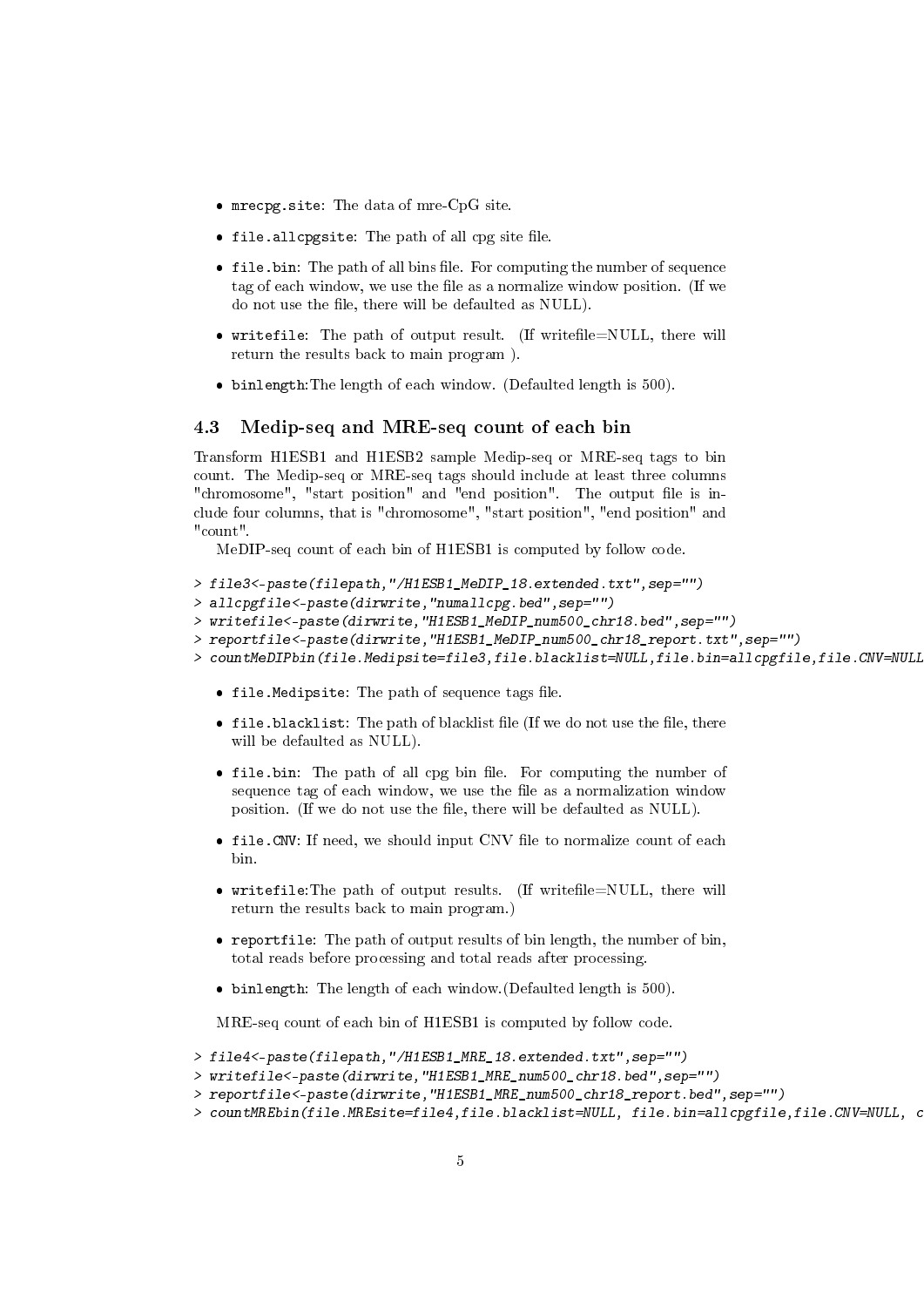- **file.MREsite:** The path of sequence tags file.
- $\bullet$  file.blacklist: The path of blacklist file (If we do not use the file, there will be defaulted as NULL).
- file.bin: The path of all cpg bin file. For computing the number of sequence tag of each window, we use the file as a normalization window position. (If we do not use the file, there will be defaulted as NULL).
- $\bullet$  file.CNV: If need, we should input CNV file to normalize count of each bin.
- cutoff: The critical value of PCR. (If we do not use the critical value, there will be defaulted as 0.)
- $\bullet$  writefile:The path of output results. (If writefile=NULL, there will return the results back to main program.)
- reportfile: The path of output results of bin length, the number of bin, total reads before processing and total reads after processing.
- binlength: The length of each window.(Defaulted length is 500).

MeDIP-seq count of each bin of H1ESB2 is computed by follow code.

```
> file5<-paste(filepath,"/H1ESB2_Medip_18.extended.txt",sep="")
```

```
> allcpgfile<-paste(dirwrite,"numallcpg.bed",sep="")
```

```
> writefile<-paste(dirwrite,"H1ESB2_MeDIP_num500_chr18.bed",sep="")
```

```
> reportfile<-paste(dirwrite,"H1ESB2_MeDIP_num500_chr18_report.txt",sep="")
```
> countMeDIPbin(file.Medipsite=file5,file.blacklist=NULL,file.bin=allcpgfile,file.CNV=NULL

MRE-seq count of each bin of H1ESB2 is computed by follow code.

```
> file6<-paste(filepath,"/H1ESB2_MRE_18.extended.txt",sep="")
```
> writefile<-paste(dirwrite,"H1ESB2\_MRE\_num500\_chr18.bed",sep="")

- > reportfile<-paste(dirwrite,"H1ESB2\_MRE\_num500\_chr18\_report.txt",sep="")
- > countMREbin(file.MREsite=file6,file.blacklist=NULL, file.bin=allcpgfile,file.CNV=NULL, c

### 5 p-values of M&M test

In order to detect different methylated bins, we should calculate p-value of each bin. The below codes are calculate p-value of each bin with M&M method. The input files which include "datafile", "cpgfile" and "mrecpgfile" are should have been generated by Step 1. The output file "writefile" will own eleven columns, that is, " $chr$ ", " $chrSt$ ", " $chrEnd$ ", " $Medip1$ ", " $Medip2$ ",  $"MRE1", "MRE2", "cg", "mrecg" "pvalue"$  and "t". We also output a report file which will include parameters " $s1/s2$ ", " $s3/s4$ ", " $N1$ ", " $N2$ ", " $N3$ ", " $N4$ ", " $c1$ ", " $c2$ ", "Number of windows" and "Spend time".

```
> datafile1<-paste(dirwrite,"H1ESB1_MeDIP_num500_chr18.bed",sep="")
```
> datafile2<-paste(dirwrite,"H1ESB2\_MeDIP\_num500\_chr18.bed",sep="")

```
> datafile3<-paste(dirwrite,"H1ESB1_MRE_num500_chr18.bed",sep="")
```
> datafile4<-paste(dirwrite,"H1ESB2\_MRE\_num500\_chr18.bed",sep="")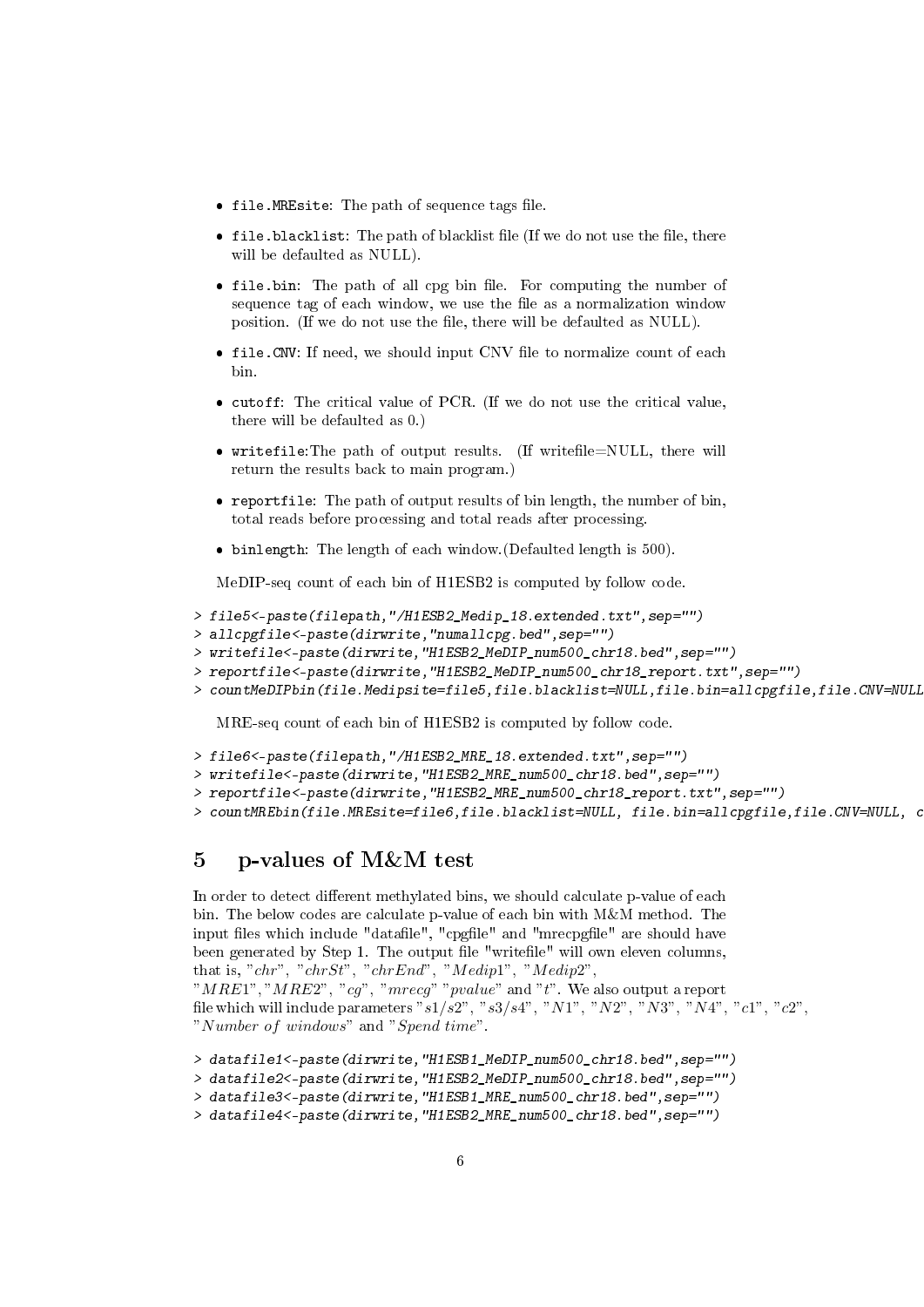- > datafile<-c(datafile1,datafile2,datafile3,datafile4)
- > chrstring<-NULL
- > cpgfile<-paste(dirwrite,"numallcpg.bed",sep="")
- > mrecpgfile<-paste(dirwrite,"three\_mre\_cpg.bed",sep="")
- > writefile<-paste(dirwrite,"pvalH1ESB1\_H1ESB2\_chr18.bed",sep="")
- > reportfile<-paste(dirwrite,"report\_pvalH1ESB1\_H1ESB2\_chr18.txt",sep="")
- $>$  MnM.test(file.dataset=datafile,chrstring=chrstring,file.cpgbin=cpgfile,file.mrecpgbin=mr

The arguments of the function.

- $\bullet$  file.dataset: The files path of sample. (datafile should be c(datafile1,datafile2,datafile3,datafile4), where datafile1 and datafile2 are path of Medip-seq data, datafile3 and datafile4 are path of MRE-seq data).
- chrstring: The chromosome should be test. If "chrstring=NULL", we will test all chromosome.
- file.cpgbin: The file path of all CpG number of each bin.
- file.mrecpgbin: The file path of MRE-CpG number of each window (If NULL, mrecpgfile will equal to cpgfile).
- $\bullet$  writefile:The file path of output result. (If writefile=NULL, there will return the results back to main program).
- reportfile: The path of output results of bin length, the number of bin, total reads before processing and total reads after processing.
- mreratio:The ratio of total unmethylation level with total methylation level (Defaulted mreratio is 3/7).
- method: Option different data for the test. If we using  $method = "XXYY"$ , that means we calculate p-value with  $P(|c_1X_{1i}Y_{2i} - c_2X_{2i}Y_{1i}| > t_i|X_{1i} +$  $X_{2i} + Y_{1i} + Y_{2i} = n_i$ ). Else is  $P(|c_1X_{1i}Z_{2i} - c_2X_{2i}Z_{1i}| > t_i|X_{1i} + X_{2i} +$  $Z_{1i} + Z_{2i} = n_i$ ). psd and mkadded: The parameters of pseudo count, which psd added to Medip-seq and MRE-seq count and mkadded added to all CpG and MRE CpG (We set psd=2 and mkadded=1 as defaulted for robust)
- a and top: Cut-off for recalculating p-value with multinomial distribution when normal p-values smaller than a and the sum of observations smaller than top.
- $\bullet$  cut: Cut-off for recalculating p-value with multinomial distribution when the sum of observations smaller than cut.

### 6 q-values

In order to control FDR, we estimate q-values with p-values. The input file is the file which have been generated by Step 2. And the output file is just add a q-value column to the input file. The function is,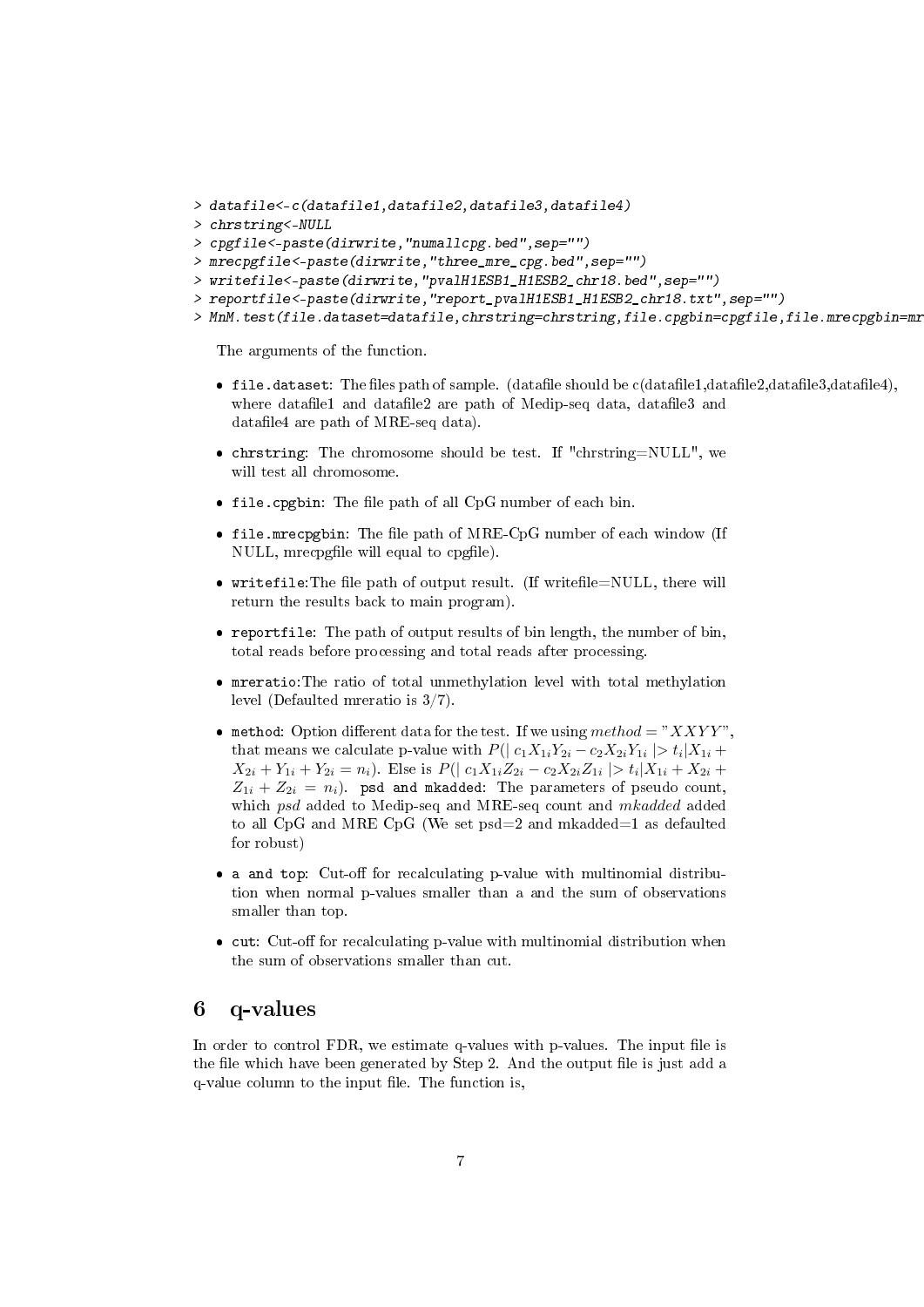- > datafile<-paste(dirwrite,"pvalH1ESB1\_H1ESB2\_chr18.bed",sep="")
- > writefile<-paste(dirwrite,"q\_H1ESB1\_H1ESB2\_chr18.bed",sep="")
- > reportfile<-paste(dirwrite,"report\_q\_H1ESB1\_H1ESB2\_chr18.bed",sep="")
- > MnM.qvalue(datafile,writefile,reportfile)

The arguments of the function.

- $\bullet$  datafile: The path of p-values file.
- $\bullet$  writefile: The file path of output result. (If writefile=NULL, there will return the results back to main program ).
- reportfile: The path of output results of bin length, the number of bin, total reads before processing and total reads after processing.

### 7 Select Significants

After getting q-values, we choose DMRs with p-values or q-values. The input file is the file which have been generated by Step 3. And the output file is some rows of the input file which meet the cutoff. The function is,

```
> file<-paste(dirwrite,"q_H1ESB1_H1ESB2_chr18.bed",sep="")
```

```
> frames<-read.table(file, header=TRUE,sep="\t", as.is=TRUE)
```
 $>$  DMR<-MnM.selectDMR(frames =frames, up = 1.45, down =1/1.45, p.value.MM = 0.01, p.value.

```
> writefile<-paste(dirwrite,"DMR_e5_H1ESB1_H1ESB2_chr18.bed",sep="")
```

```
> write.table(DMR, writefile,sep="\t", quote=FALSE,row.names=FALSE)
```
The arguments of the function.

- frames: The p-value or q-value data.
- up: The ratio of Medip1/Medip2 should be larger than "up" value if we call it signicant.
- down: The ratio of Medip1/Medip2 should be smaller than "down" value if we call it signicant.
- p.value.MM: The p-value of the bin which use MM test should be smaller than "p.value.MM" if we call it signicant.
- p.value.SAGE: The p-value of the bin which use SAGE test should be smaller than "p.value.SAGE" if we call it significant.
- q.value: The q-value of the bin should be smaller than "q.value" if we call it significant.
- cutoff: We should use p-value or q-value cutoff to detect DMRs (If cutoff="q-value", then we use q-value to detect DMRs, else we use  $p$ value ).
- quant: The rank of absolute value of (Medip1-Medip2) should be larger than "quant" value if we call it signicant.